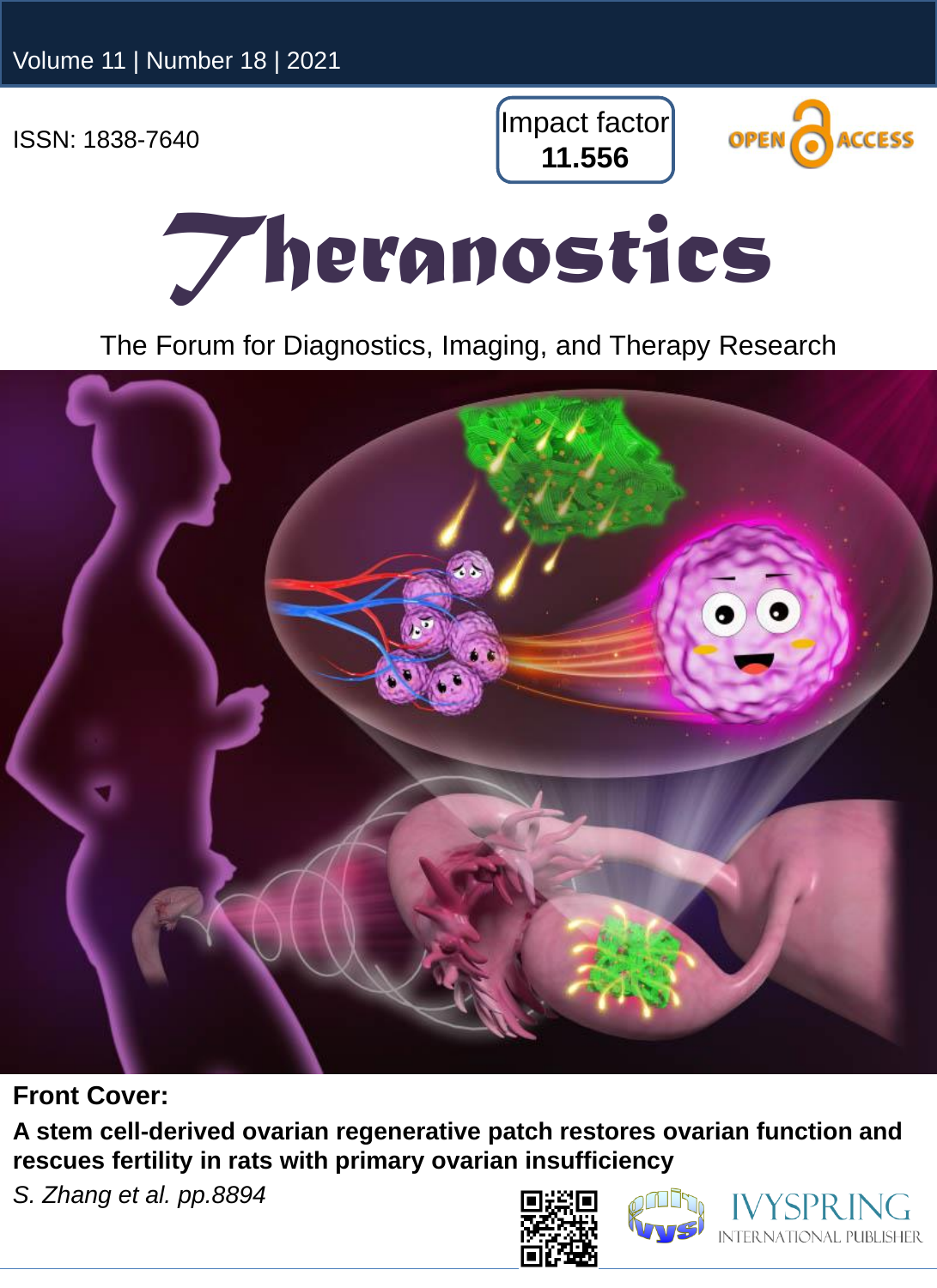Impact factor **11.556**





The Forum for Diagnostics, Imaging, and Therapy Research

**Inside Front Cover:** 

**The methods and advances of adaptive immune receptors repertoire sequencing**

*H. Liu et al. pp.8945*





PUBLISHER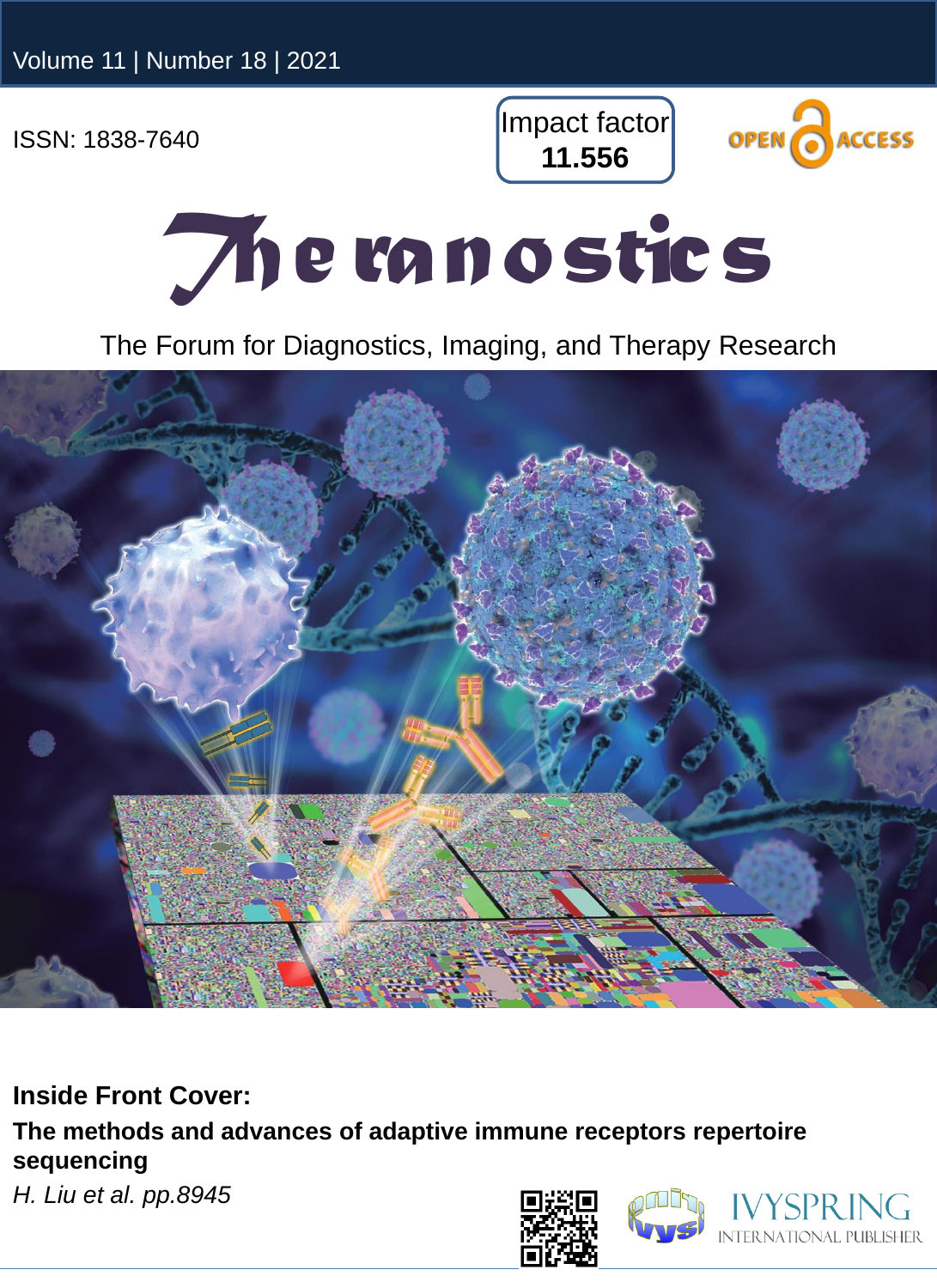Impact factor **11.556**



## *Theranostics*

The Forum for Diagnostics, Imaging, and Therapy Research



## r chromosor

**Inside Back Cover:** 

**Deficiency of the X-inactivation escaping gene KDM5C in clear cell renal cell carcinoma promotes tumorigenicity by reprogramming glycogen metabolism and inhibiting ferroptosis**

*Q. Zheng et al. pp.8674*





**INTERNATIONAL PUBLISHER**